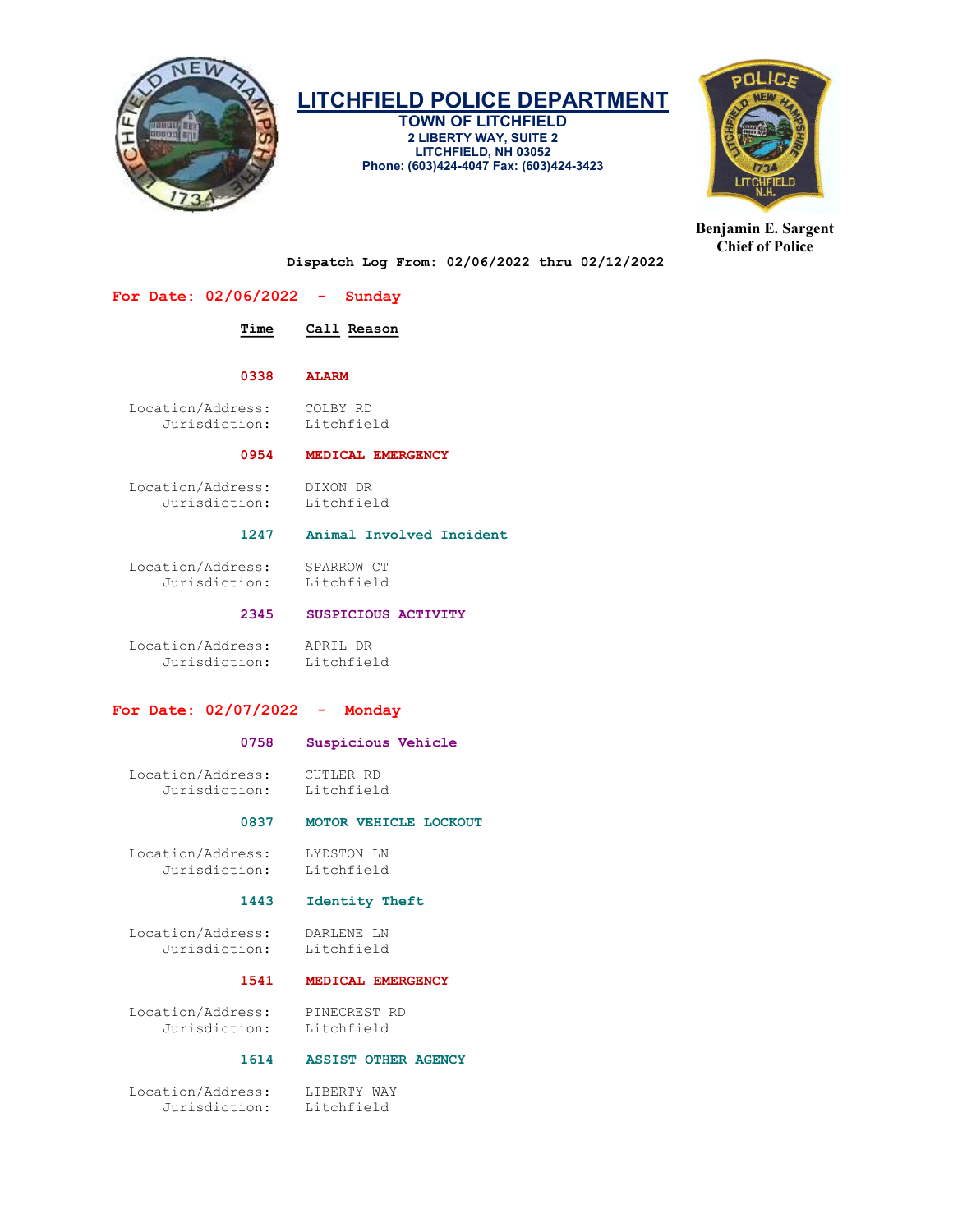#### 1657 MEDICAL EMERGENCY

| Location/Address: | PILGRIM DR |
|-------------------|------------|
| Jurisdiction:     | Litchfield |

#### 2000 Road Hazard

 Location/Address: CHARLES BANCROFT HWY Jurisdiction: Litchfield

#### 2105 Road Hazard

 Location/Address: ALBUQUERQUE AVE + PINECREST RD Jurisdiction: Litchfield

#### For Date: 02/08/2022 - Tuesday

#### 0815 PAPERWORK SERVICE

 Location/Address: LIBERTY WAY Jurisdiction: Litchfield

### 0824 Community Relations

Location/Address: HIGHLANDER CT<br>Jurisdiction: Litchfield Jurisdiction:

#### 0854 Follow Up

Location/Address: HIGHLANDER CT<br>Jurisdiction: Litchfield Jurisdiction:

#### 1310 FINGERPRINTING

Location/Address: LIBERTY WAY<br>Jurisdiction: Litchfield Jurisdiction:

#### 1312 FINGERPRINTING

 Location/Address: LIBERTY WAY Jurisdiction: Litchfield

#### For Date: 02/09/2022 - Wednesday

#### 0238 MEDICAL EMERGENCY

 Location/Address: SUGAR HILL LN Jurisdiction: Litchfield

#### 0824 Community Relations

Location/Address: HIGHLANDER CT<br>Jurisdiction: Litchfield Jurisdiction:

1038 Suspicious Vehicle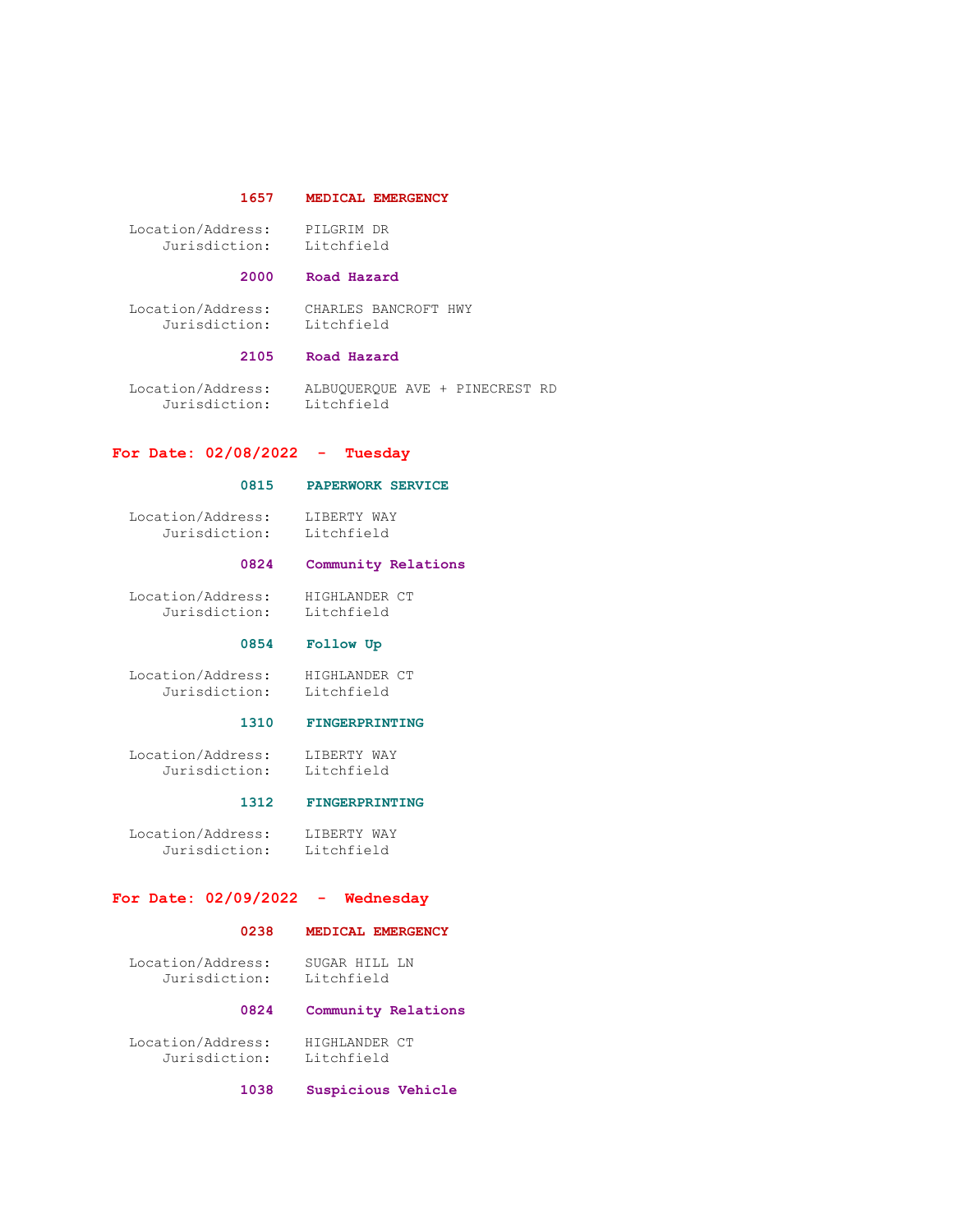

## LITCHFIELD POLICE DEPARTMENT

TOWN OF LITCHFIELD 2 LIBERTY WAY, SUITE 2 LITCHFIELD, NH 03052 Phone: (603)424-4047 Fax: (603)424-3423



Benjamin E. Sargent Chief of Police

 Location/Address: FALLON DR Jurisdiction: Litchfield

#### 1139 Police Assistance

Location/Address: MIKE LN<br>Jurisdiction: Litchfield Jurisdiction:

#### 1142 FINGERPRINTING

Location/Address: LIBERTY WAY<br>Jurisdiction: Litchfield Jurisdiction:

#### 1212 DOMESTIC DISTURBANCE

 Location/Address: SATA WAY Jurisdiction: Litchfield

#### 1340 Follow Up

 Location/Address: MIKE LN Jurisdiction: Litchfield

#### 1419 ALARM

Location/Address: CENTURY LN<br>Jurisdiction: Litchfield Jurisdiction:

#### 1559 Arrest On A Warrant

 Location/Address: LIBERTY WAY Jurisdiction: Litchfield Refer To Arrest: 22-8-AR Arrest: KROP, TABITHA Charges: DV; Simple Assault; Physical Contact Simple Assault; Physical Contact or BI

#### 1729 Animal Involved Incident

Location/Address: NESMITH CT<br>Jurisdiction: Litchfield Jurisdiction:

#### For Date:  $02/10/2022 -$  Thursday

#### 0717 Criminal Trespass

 Location/Address: MIKE LN Jurisdiction: Refer To Arrest: 22-9-AR Arrest: ANDREWS, DYLAN Charges: Criminal Trespass Breach of Bail Stalking - Notice of Order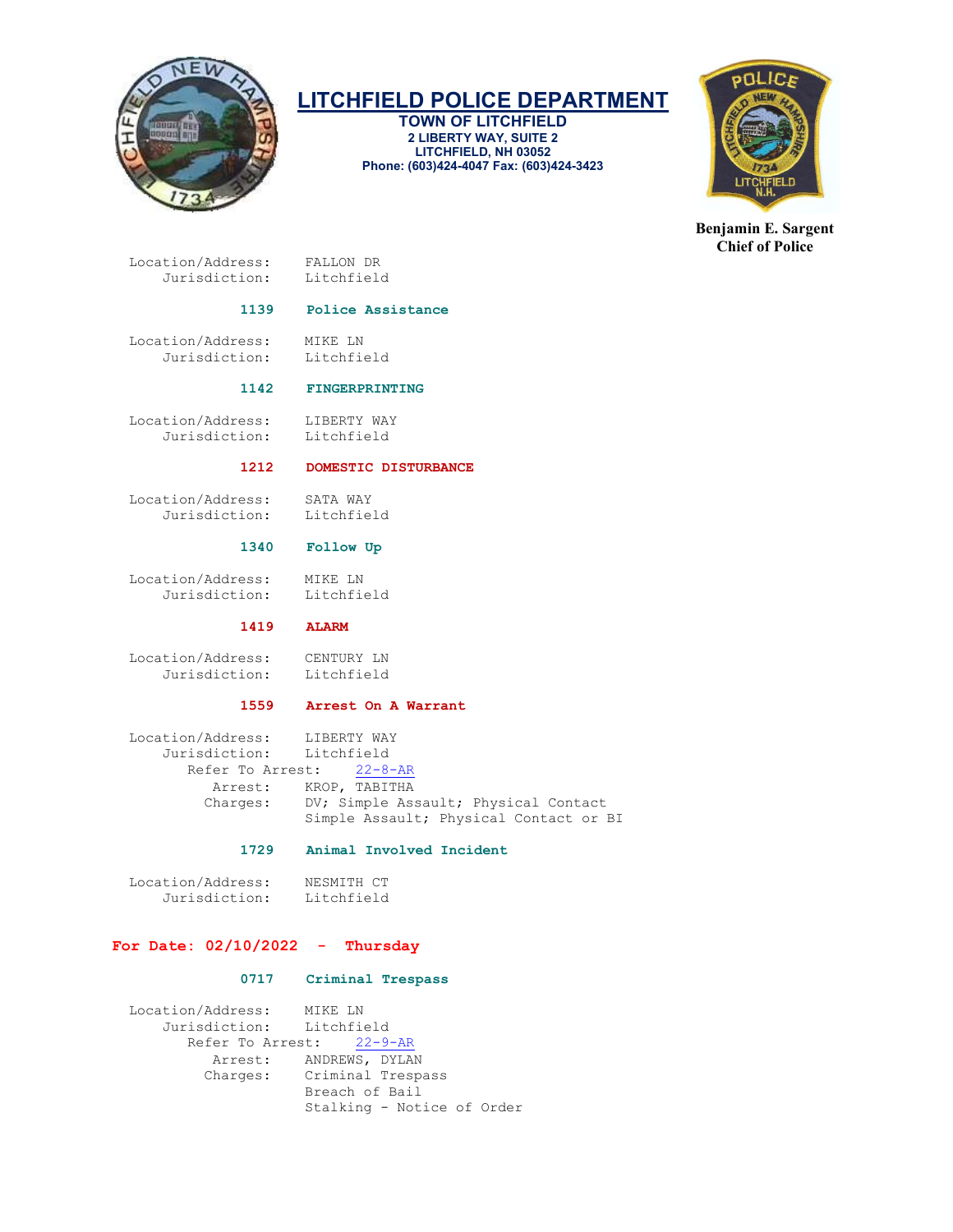#### 0754 Animal Involved Incident

Location/Address: LIBERTY WAY<br>Jurisdiction: Litchfield Jurisdiction:

#### 0856 SUSPICIOUS ACTIVITY

 Location/Address: WATTS LNDG Jurisdiction: Litchfield

#### 0859 MEDICAL EMERGENCY

 Location/Address: DERRY RD Jurisdiction:

#### 0921 Follow Up

 Location/Address: HIGHLANDER CT Jurisdiction: Litchfield

#### 0939 Courtesy Ride

Location: STATION TO NEW HORIZONS MANCH<br>isdiction: Litchfield Jurisdiction:

#### 1050 Follow Up

 Location/Address: LIBERTY WAY Jurisdiction: Litchfield

#### 1113 Road Hazard

 Location/Address: BEAR RUN DR Jurisdiction:

#### 1228 Fire, General

 Location/Address: MCELWAIN DR Jurisdiction: Litchfield

#### 1355 Animal Involved Incident

 Location/Address: TALENT RD Jurisdiction:

#### 1402 FOUND/LOST PROPERTY

 Location/Address: DERRY RD Jurisdiction:

#### 1713 WELFARE CHECK

 Location/Address: SATA WAY Jurisdiction: Litchfield

#### 1955 MOTOR VEHICLE COMPLAINT

Location/Address: CHARLES BANCROFT HWY + HILLCREST RD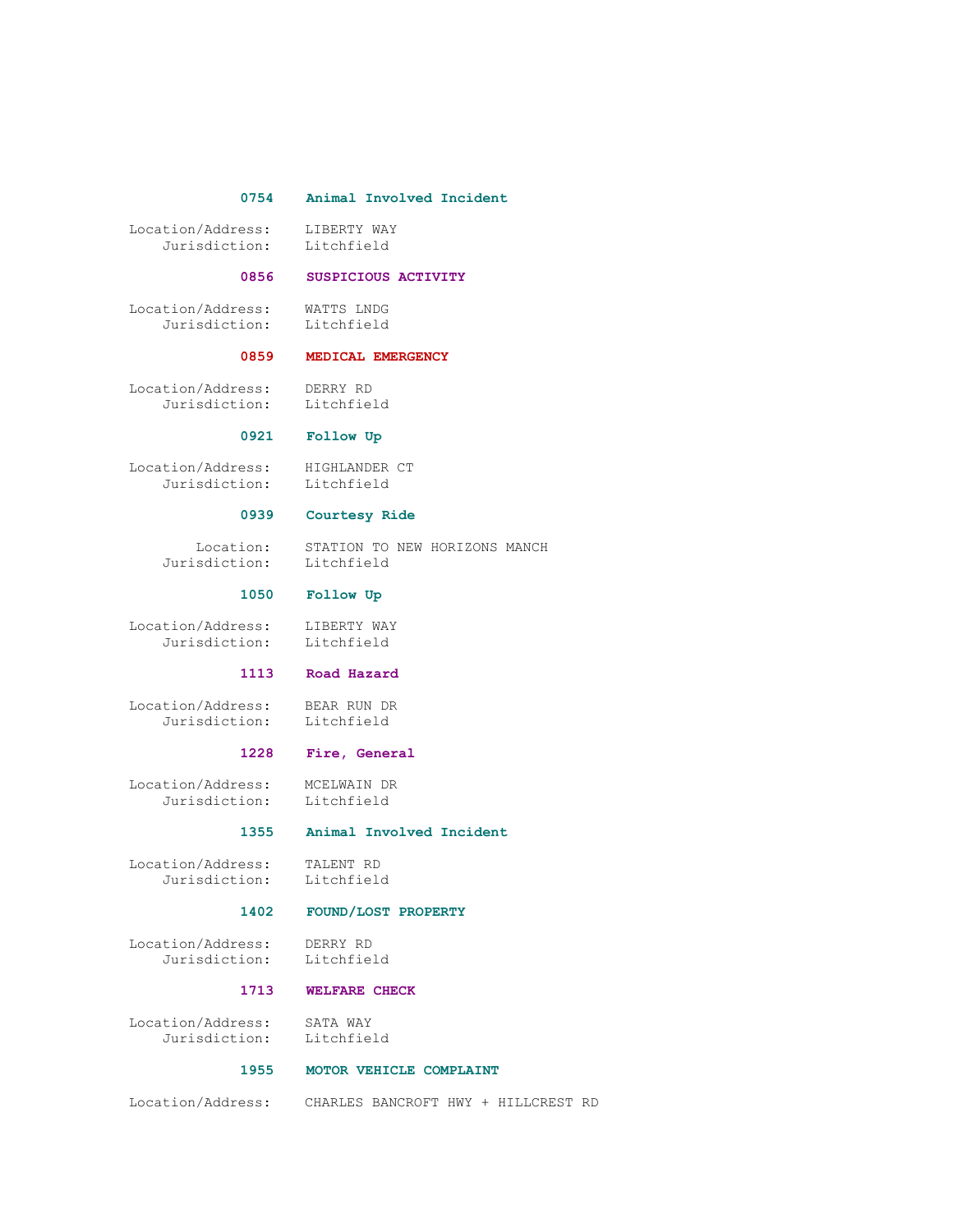

### LITCHFIELD POLICE DEPARTMENT

TOWN OF LITCHFIELD 2 LIBERTY WAY, SUITE 2 LITCHFIELD, NH 03052 Phone: (603)424-4047 Fax: (603)424-3423



Benjamin E. Sargent Chief of Police

Jurisdiction: Litchfield

### For Date: 02/11/2022 - Friday

#### 0536 ALARM

 Location/Address: HIGHLANDER CT Jurisdiction: Litchfield

#### 0650 Follow Up

Location/Address: LIBERTY WAY<br>Jurisdiction: Litchfield Jurisdiction:

#### 0741 Animal Involved Incident

 Location/Address: CHARLES BANCROFT HWY Jurisdiction:

#### 0817 Community Relations

 Location/Address: HIGHLANDER CT Jurisdiction: Litchfield

0832 ASSIST CITIZEN

Location: STATE FOREST<br>sdiction: Litchfield Jurisdiction:

#### 0851 MEDICAL EMERGENCY

 Location/Address: BRENTON ST Jurisdiction:

#### 0920 Vehicle Off The Road

 Location/Address: CUTLER RD Jurisdiction: Litchfield

#### 1056 FINGERPRINTING

Location/Address: LIBERTY WAY<br>Jurisdiction: Litchfield Jurisdiction:

#### 1238 PAPERWORK SERVICE

 Location/Address: TALENT RD Jurisdiction:

#### 1310 Community Relations

 Location/Address: HIGHLANDER CT Jurisdiction: Litchfield